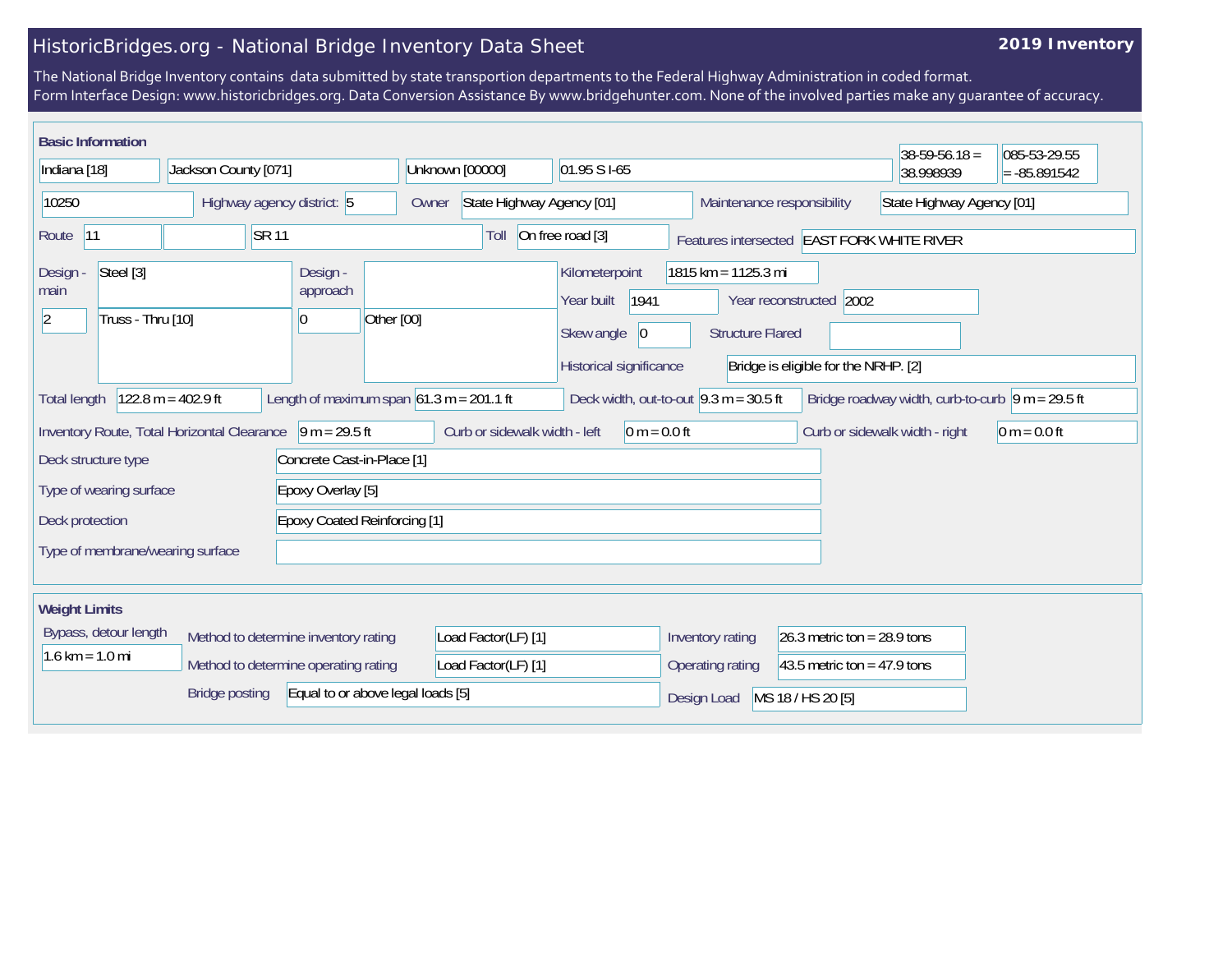| <b>Functional Details</b>                                                                                                              |                                                                |                                                                      |  |  |  |  |  |  |  |
|----------------------------------------------------------------------------------------------------------------------------------------|----------------------------------------------------------------|----------------------------------------------------------------------|--|--|--|--|--|--|--|
| Average daily truck traffi<br>Average Daily Traffic<br>7762                                                                            | Year 2004<br>$ 10\rangle$<br>%<br>Future average daily traffic | 2030<br>13021<br>Year                                                |  |  |  |  |  |  |  |
| Major Collector (Rural) [07]<br>Road classification                                                                                    | Lanes on structure 2                                           | Approach roadway width<br>13.4 m = $44.0$ ft                         |  |  |  |  |  |  |  |
| Type of service on bridge Highway [1]                                                                                                  | Direction of traffic 2 - way traffic [2]                       | Bridge median                                                        |  |  |  |  |  |  |  |
| Parallel structure designation<br>No parallel structure exists. [N]                                                                    |                                                                |                                                                      |  |  |  |  |  |  |  |
| Waterway [5]<br>Type of service under bridge                                                                                           | Navigation control<br>Lanes under structure<br>$\vert 0 \vert$ |                                                                      |  |  |  |  |  |  |  |
| Navigation vertical clearanc<br>$0 = N/A$                                                                                              | Navigation horizontal clearance $\vert 0 = N/A \vert$          |                                                                      |  |  |  |  |  |  |  |
| Minimum navigation vertical clearance, vertical lift bridge                                                                            |                                                                | Minimum vertical clearance over bridge roadway<br>$4.28 m = 14.0 ft$ |  |  |  |  |  |  |  |
| Minimum lateral underclearance reference feature Feature not a highway or railroad [N]                                                 |                                                                |                                                                      |  |  |  |  |  |  |  |
| Minimum lateral underclearance on right $0 = N/A$                                                                                      |                                                                | Minimum lateral underclearance on left $0 = N/A$                     |  |  |  |  |  |  |  |
| Minimum vertical underclearance reference feature Feature not a highway or railroad [N]<br>Minimum Vertical Underclearance $ 0 = N/A $ |                                                                |                                                                      |  |  |  |  |  |  |  |
| Appraisal ratings - underclearances N/A [N]                                                                                            |                                                                |                                                                      |  |  |  |  |  |  |  |
|                                                                                                                                        |                                                                |                                                                      |  |  |  |  |  |  |  |
| <b>Repair and Replacement Plans</b>                                                                                                    |                                                                |                                                                      |  |  |  |  |  |  |  |
| Type of work to be performed                                                                                                           | Work done by                                                   |                                                                      |  |  |  |  |  |  |  |
|                                                                                                                                        | $ 0\rangle$<br>Bridge improvement cost                         | 0 <br>Roadway improvement cost                                       |  |  |  |  |  |  |  |
|                                                                                                                                        | $0 m = 0.0 ft$<br>Length of structure improvement              | Total project cost<br>$\overline{0}$                                 |  |  |  |  |  |  |  |
|                                                                                                                                        | Year of improvement cost estimate                              |                                                                      |  |  |  |  |  |  |  |
|                                                                                                                                        | Border bridge - state                                          | Border bridge - percent responsibility of other state                |  |  |  |  |  |  |  |
|                                                                                                                                        | Border bridge - structure number                               |                                                                      |  |  |  |  |  |  |  |